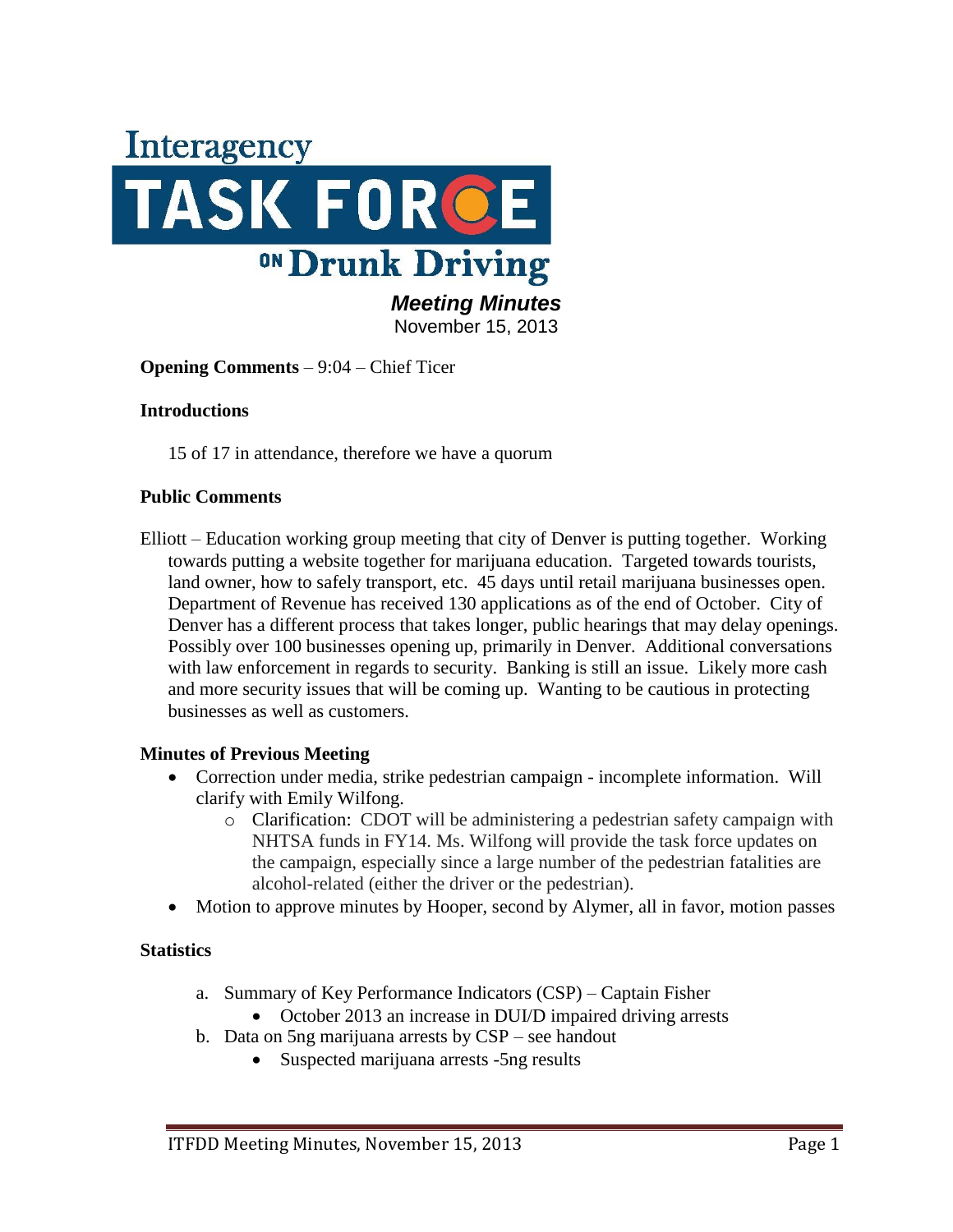- Reminder, if someone is intoxicated by alcohol and have also been consuming other drugs, often the alcohol will be primary test, there would not be additional drug testing. Cost prohibitive to administer multiple tests.
- Not representative of poly drug users
- Hooper Refusal column some office have high refusal rates
- Hahn see notation on data reported, refusal information was not specifically requested
- Hernandez we will take a look at the refusal rates in the future and collect that information
- Hooper refusal rate at 27% statewide
	- Concerns about HB1240 inflating that number
	- Need to educate enforcement on how to get the offender to participate in the testing process
	- A continuing issue that we need to address. Need to address refusal rate. A lot of friction as a result of HB1240 if the offender feels that they may be blindsided with interlock and treatment
- Groffe by the time a DRE evaluation is performed  $\&$  if a test is administered. Active metabolife drops off quickly. Not a slow elimination rate like alcohol. The real issue is how they record impairment at the time of stop. Crux of evidence will be evaluations by law enforcement. Roadside detection technology for drugs is in its infancy.
- Elliott State of Washington 5ng per se law, Washington not enforcing it. Has anyone else heard that there is an enforcement issue with it?
- $\bullet$  Hernandez Washington & Colorado laws are not the same. Issues that come up are different. Need data to start understanding fully so that we have the timing down. Will take time to get the data to start developing the next piece.
- Fisher point of 5ng to deal with DOR administrative sanctions. Too early to tell.
- Ticer next step to find out what is happening with those that aren't testing above 5ng. We were told those would get prosecuted. Having to change protocols in DRE program encouraging blood testing as quickly as possible.
- Fisher Is that something that Colling could track?
- Colling it would be manual, but we could as long as it was filed.
- $\bullet$  Fisher yes they were filed
- $\bullet$  Hooper also gather data on the probable cause of stop Was it due to impaired driving or an unrelated traffic stop? Useful information for policy makers.
- Groffe common feedback from law enforcement that they are very much concerned about compounding effect on someone who has been drinking and smoking. If further indications by subject that using both substances, is law enforcement compelled to just gather alcohol data and not drugs
- Ticer nearly 7000 DRE in the US, 284 in state of Colorado. ARIDE training is coming to law enforcement as well. If level of impairment is not consistent with BAC testing, proceed with drug testing.
- Alymer is that true if BAC is higher? Would you also do drug testing?
- Ticer probably not  $&$  that is part of the problem with the data. Unless a serious case with aggravated assault, SBI, etc?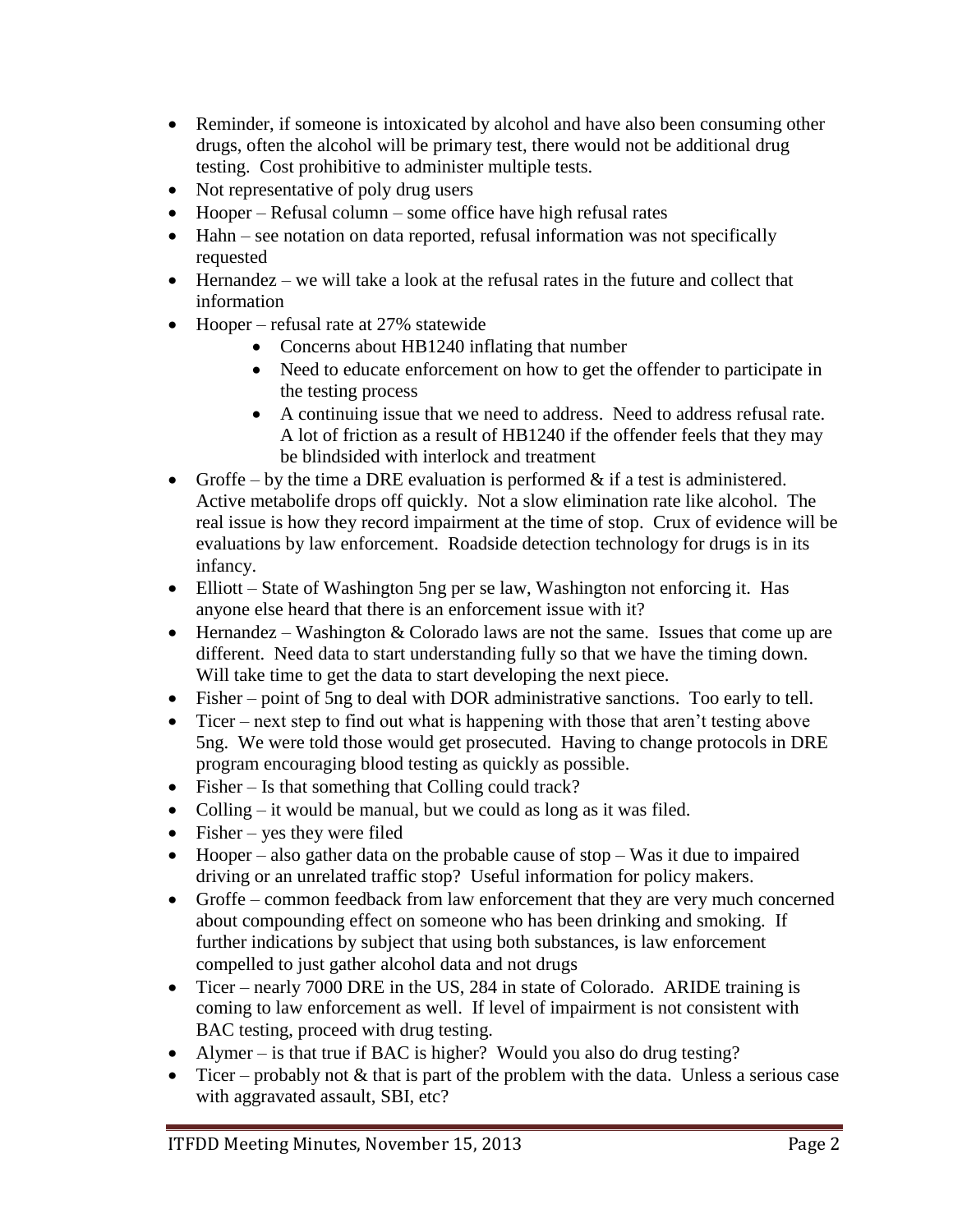- Fisher may be something that the ITFDD looks into additional funding to gather that data for the purposes of studying the issue if we feel that is important.
- Aylmer from a public safety standpoint, makes a lot of difference from a punishment standpoint.
- c. State Fatality Numbers (CDOT)
	- Total fatalities  $-418$  one above this point last year. 9 months to a year to get alcohol numbers
	- Motorcycles fatalities has exceed prior years
	- Likely trend upwards
	- CDOT doesn't lose sight that those are not just numbers and relates to an individual victim.

## **Media Relations & Significant Upcoming Events** - CSP – Captain Jeff Goodwin

- Recap of Halloween stats CDOT campaign 386 arrests for DUI during Halloween enforcement wave
	- October is a big month for DUIs in Colorado. Not sure why, but it is a standout month
	- Top cities Aurora & Denver
- Public Education CSP
- Impaired Driver campaign in 2014
- Billboards in metro area and other parts of state
- Digital billboard top two DUI arrest troopers featured on billboard
	- Through partnership with Anheuser Busch
	- 6 billboards for free at no cost, thanks to our partner Anheuser Busch
		- 270-York up now
		- I-25 mile east on I-76 westbound direction going up soon
- Not just pushing out in metro area, rural Colorado areas
- Working to make connection with local areas
- Miniature footballs with Drunk Driving Campaing
	- $\bullet$  "Be an MVP pass the keys to a sober driver"
	- Handed out at community events, has been successful, making that connection with local and rural Colorado
		- Also paired up with Distracted Driving with an anti-texting message
	- Upcoming event 11/19/13 at 1:00pm, press conference at CSP academy with Anheuser Busch. The two top DUI arrests troopers will be on hand to do media interviews

**Task Force Business & Presentations** – Recommendations for Annual Report

**Presentations** – Recognition of Service to ITFDD, Stephen Hooper, Department of Revenue – retiring December 20, 2013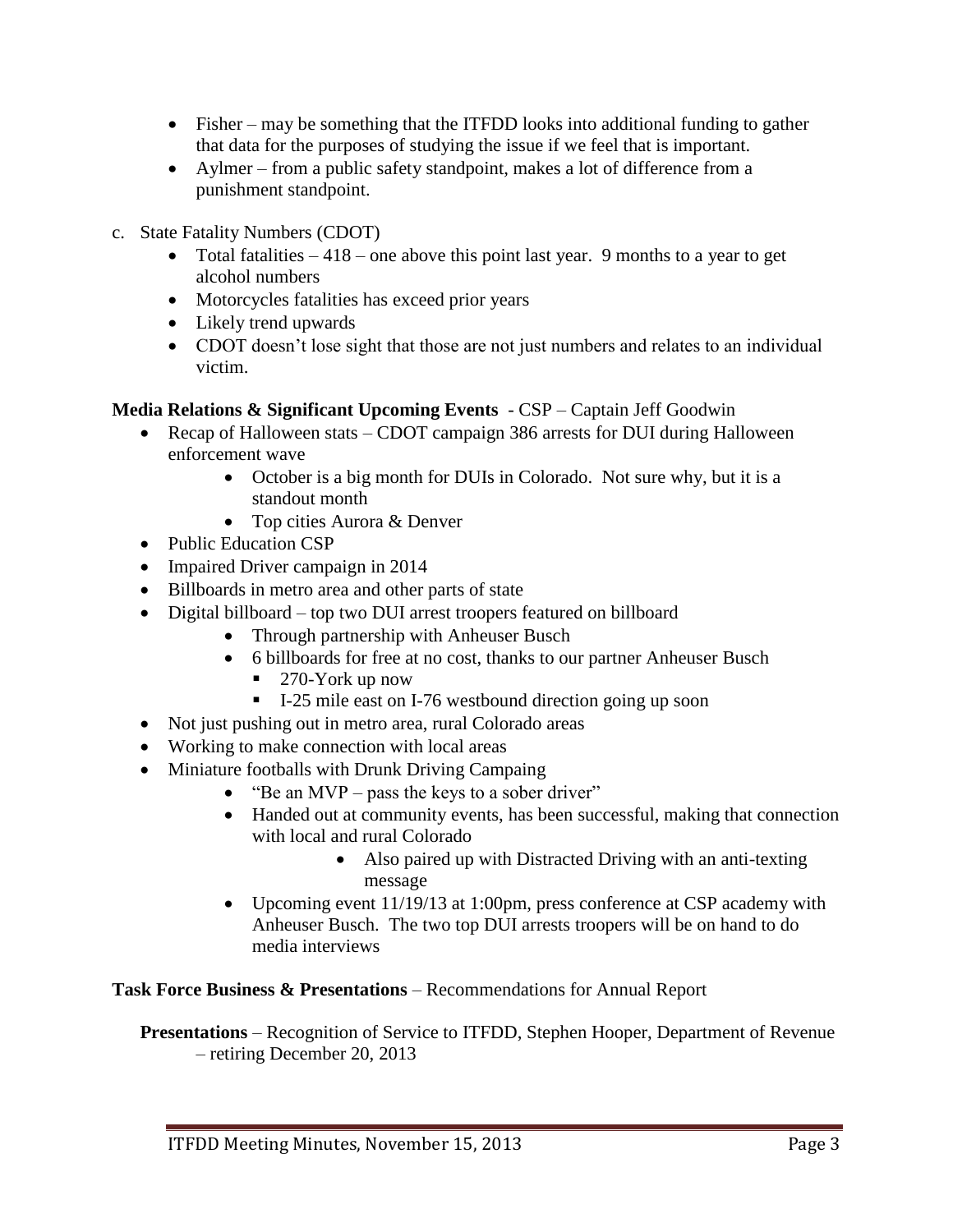Hooper – Challenge to everyone; keep going, keep evaluating, and improving impaired driving in the State of Colorado. It takes everybody working from every single direction. Thank you all.

# **Work Group Update**

## **Program Management and Strategic Planning** – Glenn Davis

- Primary seatbelt
	- o Celeste Will send name of presenter on occupant protection from a national perspective
	- o Last year 160 fatalities unrestrained
- Preliminary breath testing devices
	- o Celeste offer to contact Mike Brown to discuss concerns about approved technology, cost for states
- Analysis of groups not represented
	- o P.O.S.T
	- o Marijuana Industry

# **Criminal Justice System** – Judge Celeste

- Prudent to seek name change for the organization if seeking to expand members of the task force
	- Propose "Colorado Task Force on Drunk and Impaired Driving"
		- Ticer good opportunity if seeking additional changes to expand the task force membership. Name change alone, might not be worth legislative effort alone, but if combining.
- Expedited warrants expressed consent and refusal
	- Assumptions
		- Currently no law that bars issuance of warrants
		- Currently being done in Weld and Larimer counties
		- Warrant is post arrest, very limited circumstances that would be pre arrest
		- McNeely prompted discussion
		- LE training may be necessary on rapid warrant
		- Warrant override refusals
	- Pros
		- New HB1240 bill incentivizes offender to refuse
		- Support intrusion for blood draws i.e. search houses, search cars
		- More data would be available to establish guilt
		- More testing needed due to increase in impaired driving
		- More data analysis would become available
		- Create uniformity for issue of legality for issuing warrant
		- Cons
		- Expedited blood draws do not lead to efficiency in impaired driving
		- Adds to coercive nature of interaction of LE and citizens
		- More intrusive
		- $\bullet$  No data correlating decrease in refusal = decrease in traffic safety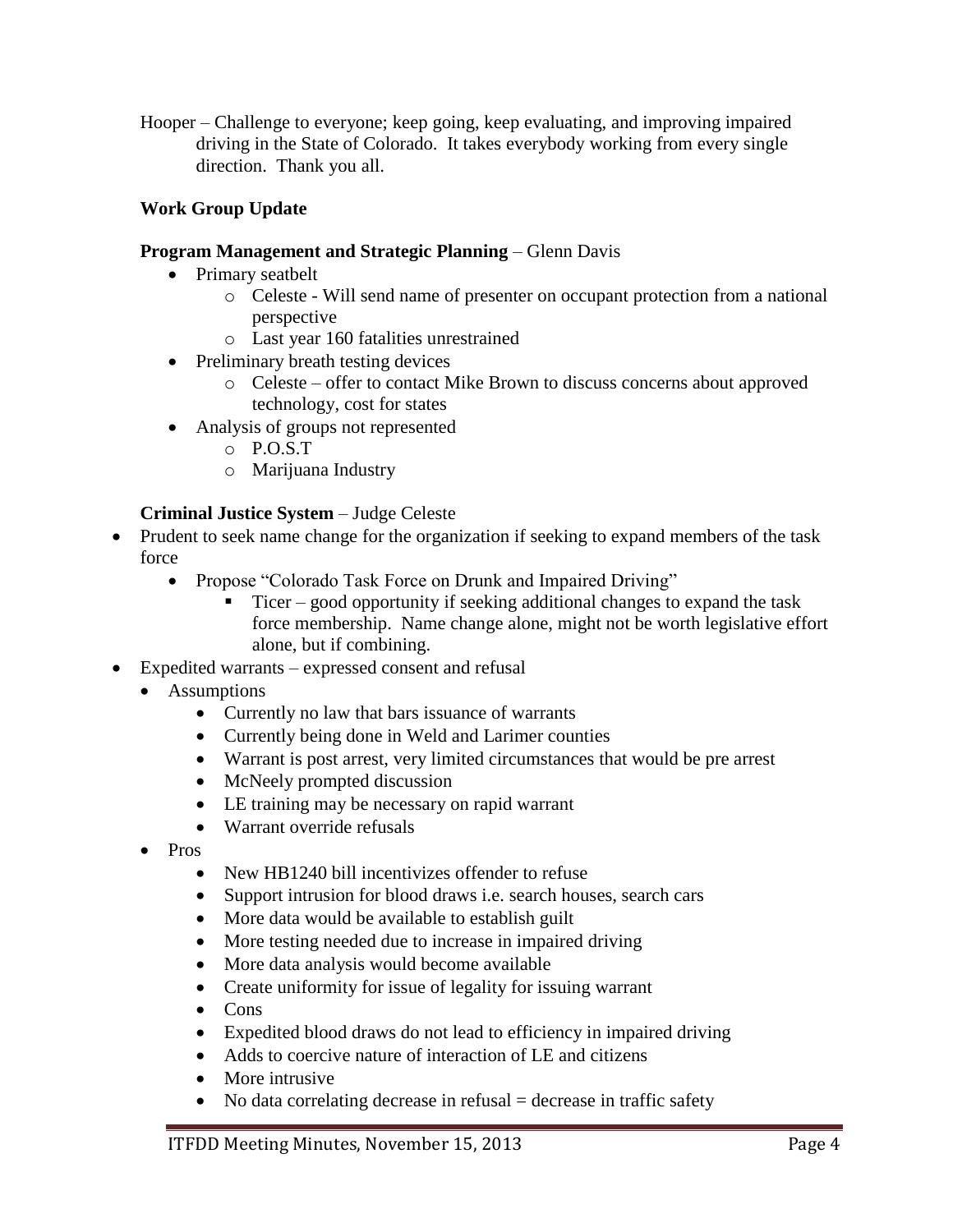- Giving law enforcement too much power?
- Double punishment, refusal consequences and blood still drawn
- Aren't protocols in place, no guarantee that judge would be mandated to sign it.
- Last year's recommendations allowing additional roadside testing technology for drug impairment (Previously recommendation number 5 in 2012 ITFDD Annual Report

# **Roadside Advisement Subgroup** – Steve Hooper

- "*If you refuse testing, your license will be revoked, you will be required to have a breath testing device in your car for at least 2 years, and you will be required to have DUI treatment for at least 8 months in order to get your license back*."
- Law enforcement should proceed with normal request process for testing. Recommend to do so briefly. Offer blood or breath test. If offender refuses, than provide the refusal roadside advisory statement above. Advises offender of consequences and give them the opportunity to recant their refusal.
- Entertain a motion to endorse this statement as an educational tool for law enforcement
- Anderson would it be useful to have one more statement at the end, "Do you still want to refuse the test?" The officer can then put into report.
- Fisher Some older officers still under the mindset that they cannot change the refusal.
- Matzke -suggest "Knowing these consequences, how do you want to proceed?"
- Groffe need to be careful, period of time prescribed statement required to be read. Statement was cumbersome. In the event of prosecution, did you translate into Spanish?
	- o Implementation, most effective way to train? How is this going to be implemented? Possible incorporate into EBATT training. That way can be consistent in training.
	- o Depending on level of impairment, may not be able to cognitively understand.
	- o May be most efficient and consistent for LE training
- Ticer, this is a tool for law enforcement, but not required to be read
- Perea this allows law enforcement to provide an appropriate response if offender asks questions as to what will happen if they refuse. This provides law enforcement a way of providing information and not giving misinformation or considered giving legal advice.
- Aylmer is there a legal requirement to give any advisement at all?
	- o Hooper no, there is not. This is just a recommendation to get someone to comply with the testing.
	- o Fisher each officer gives an advisement. This will end up cleaning some things up and reduce refusals
	- o Hernandez it will increase consistency
- Celeste did they recant or did they not recant. Thinks this will help shore up.
- Hooper motion to endorse this statement as an educational tool for law enforcement, with an additional statement of "Now will you take the test?"
	- o Second–Groffe, all in favor of Hooper Roadside Advisement, motion passes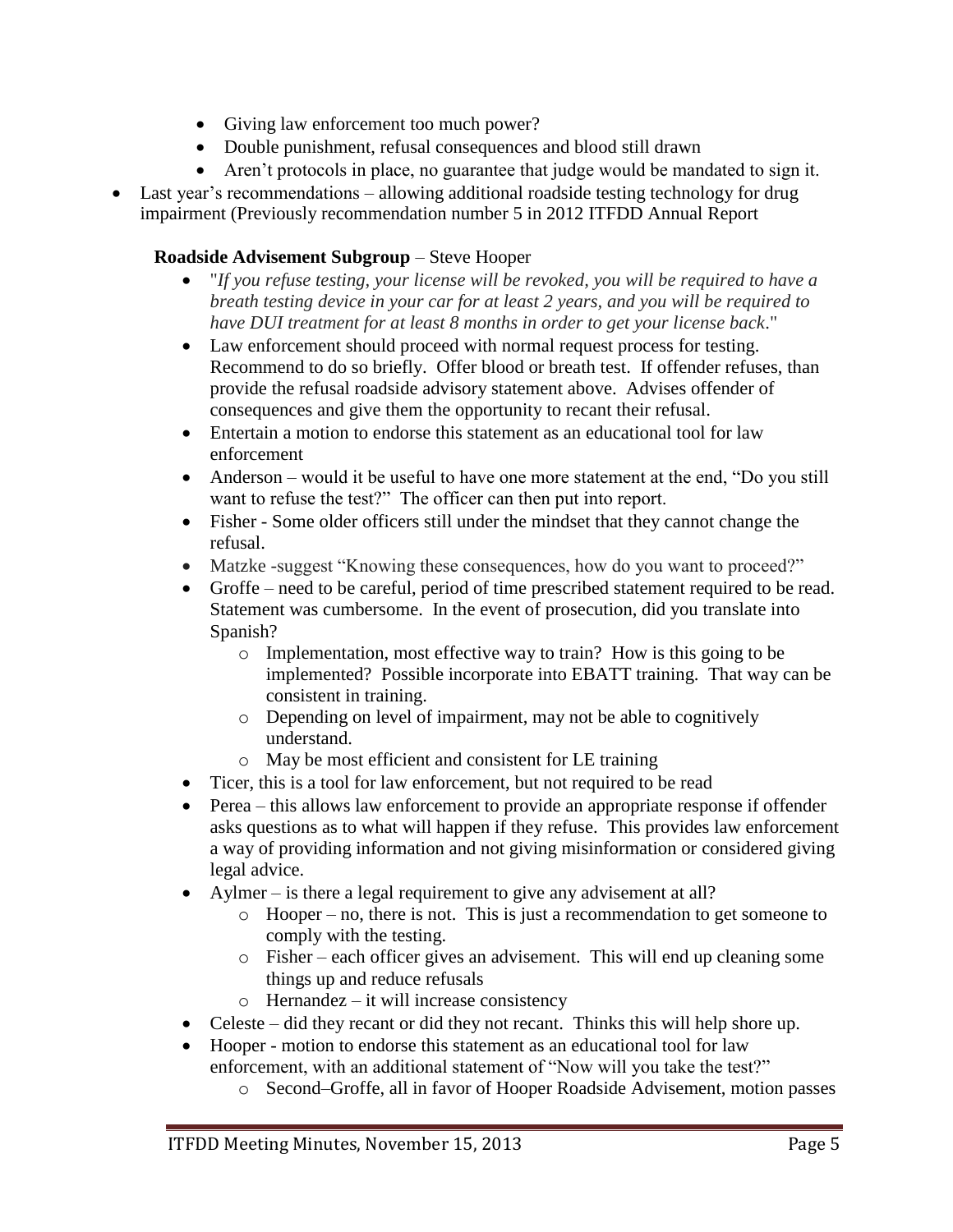#### **Prevention** – Ellen Anderson

**Strategic Goal:** *The ITFDD Prevention Work Group supports the enhancement of responsible alcohol service and sales; promotes transportation alternatives; and promotes community-based programs. To this end, the Prevention Work Group promotes the following:*

- **Objective:** *Increased utilization of server and sales training programs, while continuing a strong enforcement of underage compliance checks and over-service investigations by state liquor enforcement and local law enforcement agencies;*
- **Objective:** *Awareness, utilization, and financial support for already-existing alternative ride programs and development of additional programs: and*
- **Objective:** *Educational programs that encourage responsible choices which reduce impaired driving and the responsible sales and service of alcoholic beverages.*
- Data on training TiPs training in place many years. Attempted to collect data, but unfortunately do not have a good system of collecting data. Data provides information on how many trained for each state.
- Johnson some thought on how to quantify that data. Do these trainings do any good?
- Anderson TiPs came out against government mandated training. If mandatory, resistance to the training.
- Johnson Benefits for insurance and liability reason
- Aylmer has to be data. Restaurants are not going to mandate it for their employees. How many states mandate it and what are the traffic statistics that relate to it.
- Fisher when LE stops an individual who is falling down drunk, there is a need for mandated server training. We are in the business of saving lives. Need to research incentives provided to the business for having training.
- Johnson Texas is mandatory and run by the state.  $1\frac{1}{2}$  to 2 hour training. Currently 4-5 hour training a lot more detailed and one on one. Better of quality of instruction. Need to find a way to provide incentives for businesses to provide training for servers. Need for buy in from retailers. Finding ways to get them to buy into training.
- Chism DOR-LE responsible vendor program legislation already in existence. With compliance checks, have found the more we do these programs compliance is dropping significantly. Amount of violations is reduced.
- Flavia PDD social norms campaigns at college campuses
	- o Nocoloradodui website data
	- o Talking about underage drinking, as well as underage marijuana usage
		- As a task force, we have kind of let that get pushed to the side, would like to see that get moved up in priorities
		- **•** Possibly adding someone from OBH for underage issue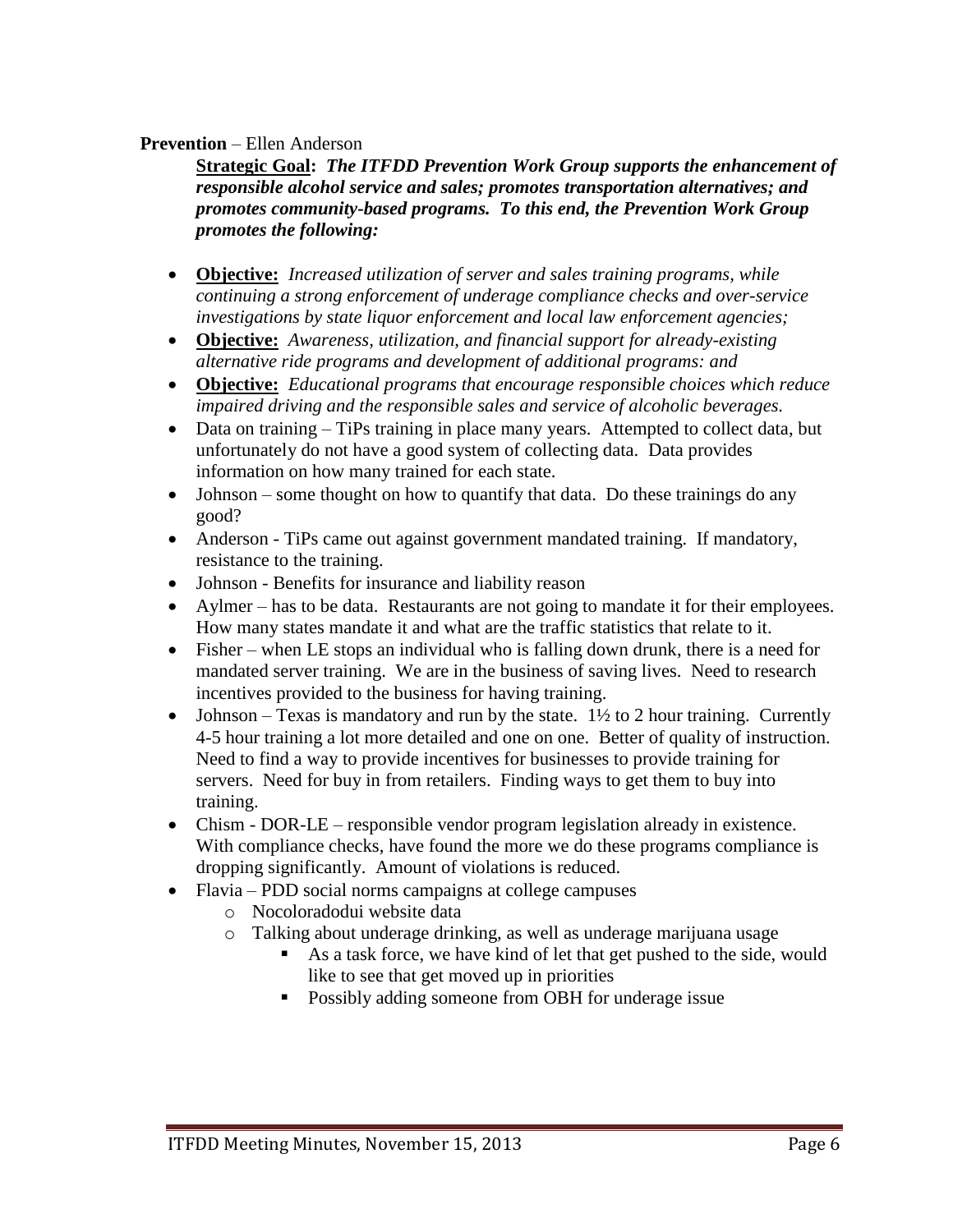#### **Communications** – Laura Sonderup

- No legislative recommendations
- Programmatic recommendations: **GOALS** 
	- Develop impactful advertising in culturally and linguistically ways that resonate with our target audiences
	- Through PR, identify relevant third-party influencers to help spread impaired driving messages
	- Develop a relevant drugged driving (marijuana-focused) public awareness campaign

## **STRATEGIES**

- Based on Countermeasure 5.2 of *Countermeasures That Work 2013,* we recommend the continuation of a mass media campaign that consists of intensive communication and outreach activities regarding impaired driving that use radio, TV, print and other mass media, both paid and/or earned.
- Our campaign will focus on both deterrence through the publicizing of checkpoints/high visibility enforcement and behavioral changes, such as the use of designated drivers. The campaign will focus on a target audience of males between the ages of 21 and 34 because they have the highest propensity for DUI arrests. It will also be ethnically relevant, particularly with a Hispanic audience.

## **Alcohol and other Drug Misuse** – Michael Elliott

 Recommendation public education on impaired driving related to marijuana. Additional discussion needed. Will work on coordinating with Emily Wilfong and the Communications group. By doing a website, can identify areas of ambiguity work to make the focus of education efforts. Big issue areas, general message consumption of marijuana and driving illegal. Under 21, illegal. What is going to cause problems for law enforcement, where they have marijuana located in their car. Would like to tell people, yes this is what you can do instead of negative messaging. Ticer – many comparisons of alcohol and marijuana. Both are truly different but both cause impairment.

## **Program Evaluation and Data** – Jan Hart

## **Programmatic/System Recommendations:**

- 1. Recommend development and diagramming of all data systems.
- 2. Coordinate with STRAC and other committees to identify specific (macro and micro) system and data elements.
	- a. i.e. though BAC levels are not reported on the Traffic Accident Report for drivers in crashes, can this data be obtained by working with the Judicial Districts or law enforcement agencies?
- 3. Build analysis and evaluation models from literature and data for interventions to support problem identification (baseline) and evaluation (output and outcomes).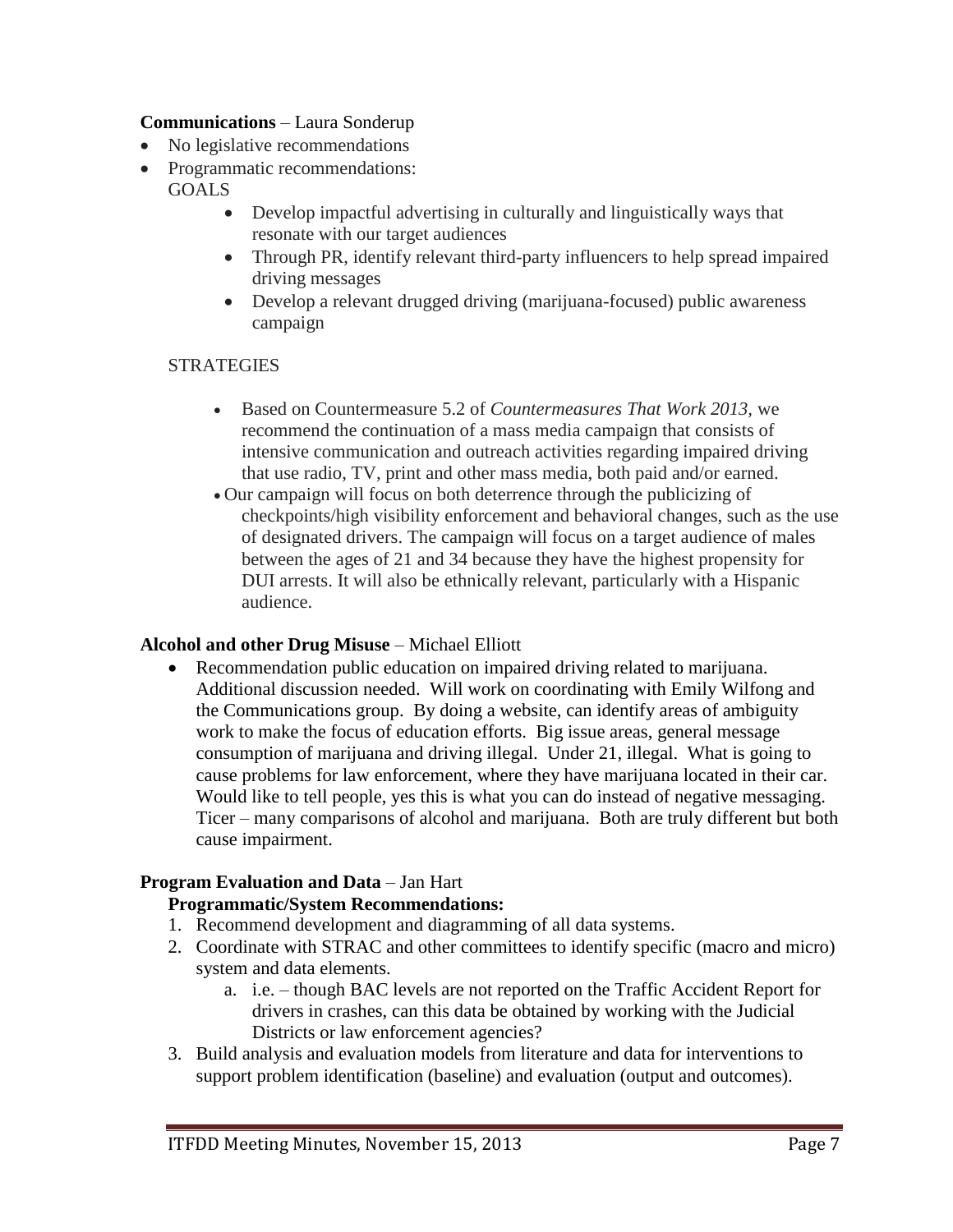### **Legislative Recommendation**

- 1. Separate DUI and DUID common codes in 42-4-1301. This would enable judicial data to be sorted to identify DUID charges separately from DUI alcohol charges. There may be a need for three common codes - one for DUI, one for DUID, and one for combined. Alternatively, officers could charge both DUI and DUID for combined.
	- a. If separating does not make sense from other standpoints, is it possible to revise in any way so alcohol and drugs can be differentiated? Passage of Amendment 64 is sufficient reason to revisit this.

Fisher – lies in the charging language for prosecution. Need to clean up the DUI language in statute. Overly complicated and doesn't allow us what we need to do.

#### **Legislative Sponsor Remarks**

Welcome Representative Young

- Team effort to get these things done
- Heard a variety of ideas
- 3 bills by early December, 2 bills mid-January
- Late bill status can be a possibility, don't hesitate to reach out to me
	- Expedited warrants for blood testing
	- Primary seat belt law political reality, not jumping up and down about the idea
		- $\blacksquare$  Still continue to work on it

Celeste - NHTSA hot on topic of studying data as it relates to refusal rates and rapid blood draw programs.

Devices are premature for NHTSA, takes NHTSA a while to approve technology.

If you wait for NHTSA approved technology, it will be awhile

- Fisher from a law enforcement perspective, it is important to put those tools in the hands of law enforcement. Understand there would be a cost and a financial obligation to the state. There would be one or two manufacturers, not every technology out there. It is important as a state to pave the way. Doable and not too overly cost prohibitive. Plowing the road whether we want to or not.
- Groffe this technology needs to be validated and vetted. The quicker to get to blood testing, will benefit the test results. If the tools can aid law enforcement to speed up the process, this will help.

Young – felony DUI, exploring proceeding with a different direction.

- Hooper beneficial, if legislators involved with that effort would direct the issue back to ITFDD before considering because we have already gone through the issues. We would welcome the opportunity to
	- i.e. felony DUI, discussed for a year in the ITFDD prior to the bill being introduced.

Young – always a challenge since ITFDD does not meet in December for proposed legislation.

Flavia – we could make ourselves available if needed.

Ticer – we would be happy to be available.

**Legislative Update** – CSP Trooper Dave Hall – unable to attend due to illness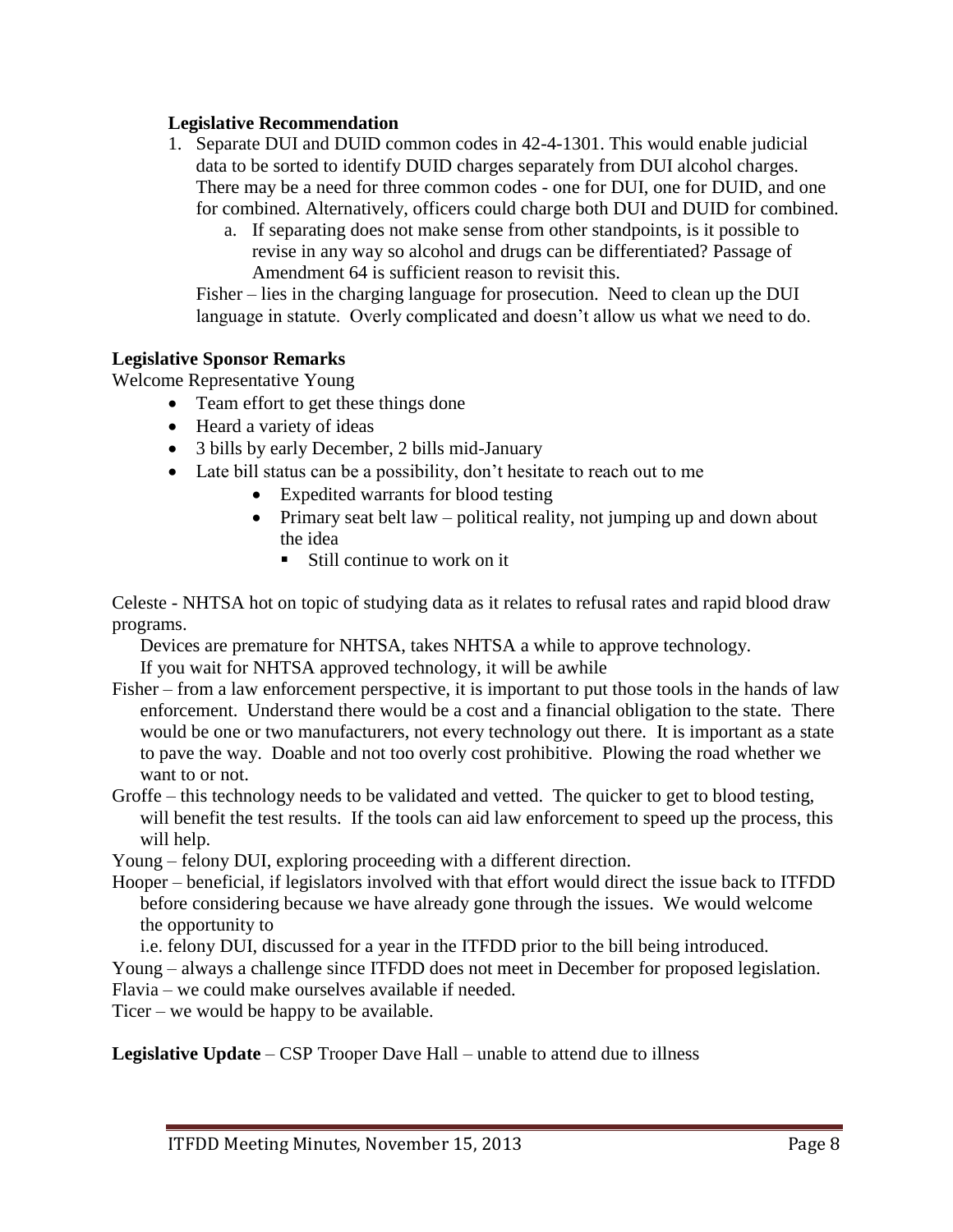## **2014 Meeting Schedule**

 $\bullet$  Meeting date change for February meeting due to room availability, change to 2/14/13. Meeting schedule is as follows:

January 17, 2014 February 14, 2014 March 21, 2014 April 18, 2014 May 16, 2014 July 18, 2014 September 19, 2014 October 17, 2014 November 21, 2014

# **Nominations for Executive Officers**

- Nomination for Secretary Brenda Hahn Nomination by Ticer, second by Davis
- Nomination for Chair Chief Ticer Nomination by Davis, second by Captain Fisher
- Nomination for Vice Chair Glenn Davis Nomination by Ticer, second Aylmer

## **Lightning Round Update**

DOR-LE – over serving at bars. Working with industry more frequently and identifying problem bars in lower downtown.

- Johnson Summit County task force, focusing on developing guidelines for safe community events where alcohol is being served. Recommended list of things to do, going out to specialty event license pullers. Posters for alcohol sales booth at events as well. Going out to all the boards that approve licenses in the Summit County area. Publicly thank Stephen Hooper for all that she has learned from him over the years. Would like to charge you with one more task. Come back at this same time next year and report how post retirement has gone.
- Aylmer Colo Restaurant Association doesn't have every bar a member, but for those that are members, concerted effort to promote safe alcohol serving as well as safe food handling. Ongoing effort. Thanks to Stephen Hooper, your insight has been invaluable and we will miss you dearly. Membership has increased, relates to economics and legislative driven as well.
- Chase DUI enforcement wave for Thanksgiving holiday.
- Rocke would like to thank Stephen Hooper for everything she has learned
- Hahn Soft deadline for annual reports 12/1/13, hard deadline 12/7/13. Draft will be coming out 12/14/13.
- Fisher Thanks to Hooper, fill a void that it will take us awhile to recover from.
- Davis Would like to thank everybody for their high level of professionalism and dedication. Thank you to partners in Wyoming for coming down.
- Hooper Congratulations to the group for being able to get two years in a row legislative action based on ITFDD recommendations.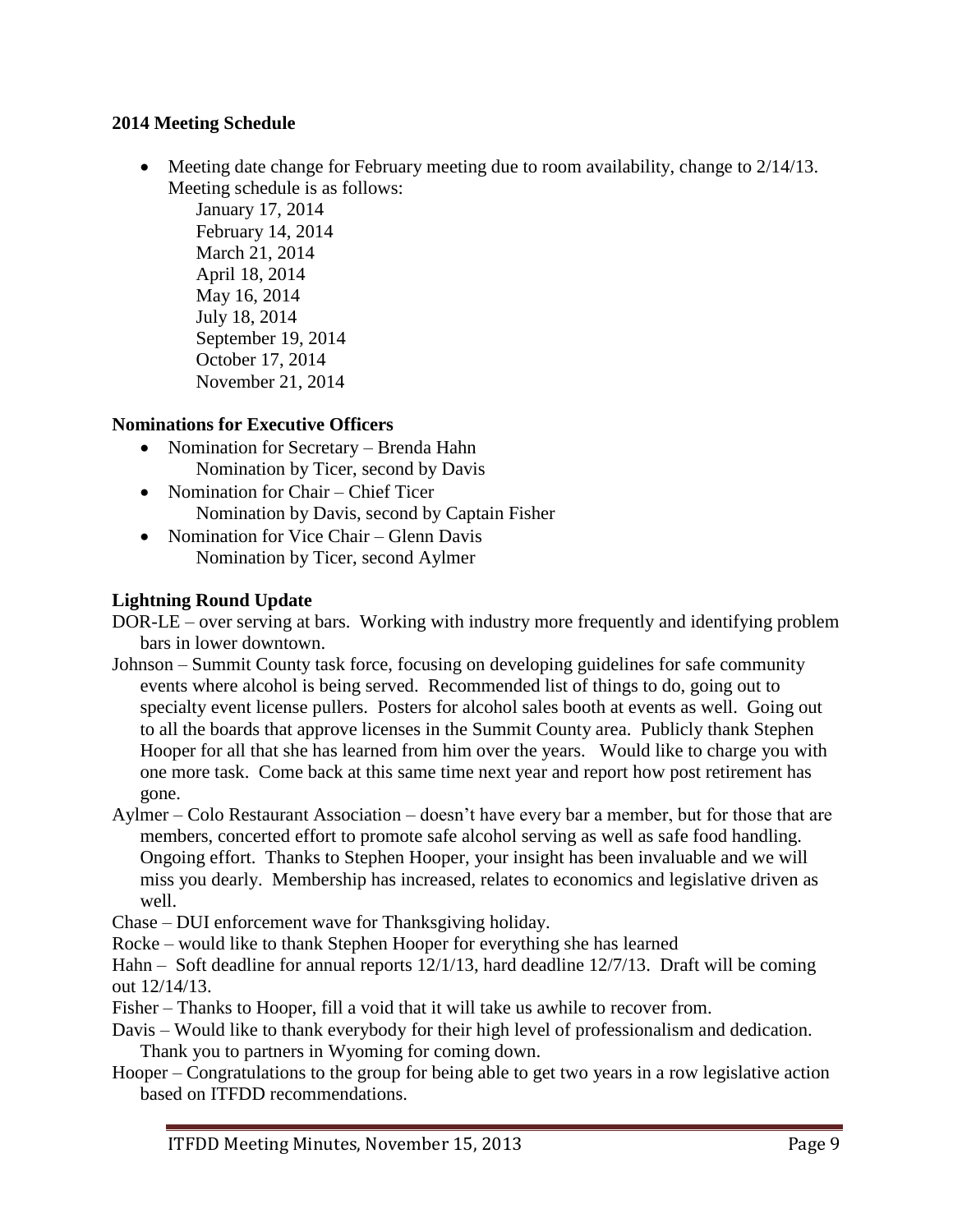Groffe – new intoxilyzer 9000, comment in regards to challenges. Instruments are performing quite well. Performance has been good. Able to capture data. Will try to give updates on how many tests are being done in future lightning rounds. Went into effect in May 2014.

Colling – thanks to Stephen

Flavia – updated from OBH, new set of rules went into effect 11/1/13, more clarifying and encompassing behavioral health, not just substance abuse. Thanks to Stephen for collaboration, always top notch. Lots of faith in staff waiting in the wings and have every confidence in DOR moving forward.

MADD Red Ribbon campaign – Thanksgiving through New Year's. If you would like a ribbon or magnet, just let him know.

DeRoehn - January  $15<sup>th</sup>$  – Sobriety Court graduation Open invitation for anyone who would like to attend

Anderson – as a citizen, will work towards leveraging seatbelts in Pitkin County for buses. December  $16<sup>th</sup>$ , TIPSY taxi is celebrating 30 years and celebrating zero refusals

- Teendrivingallianceco.com marijuana impaired driving event, uploading later today
- WYDOT thank you for having us. Remarkably similar issues, approaching things in a similar way. Compounding issues of marijuana. Wyoming is approaching seatbelt legislation. Seatbelt usage is 75%. 91% of fatals not wearing seatbelts. 2012 not wearing seatbelts. Ticer – welcome to attend any future meetings. We look forward to working with you.

DOR – HB1240 – tight on the coding, will not go in to effect 12/13/13, law goes into effect 1/1/14. Requirements need to establish changes are in the system.

**Adjourn:** 12:06

**Next Meeting**: Friday, January 17, 2014

## **In Attendance:**

Chief Robert Ticer, Chair, Avon Police Department Glenn Davis, Vice-Chair, CDOT Office of Transportation Safety Chief Scott Hernandez, Colorado State Patrol Captain Ray Fisher, Colorado State Patrol Captain Paul Matzke, Colorado State Patrol Captain Jeff Goodwin, Colorado State Patrol Brenda Hahn, Colorado State Patrol Robin Rocke, CDOT Office of Transportation Safety Leslie Chase, CDOT Office of Transportation Safety Paul Aylmer, Colorado Restaurant Association Kris Johnson, Colorado Alcohol Beverage Distributors Jack Chism, Colorado Department of Revenue, Division of Liquor Enforcement Liz Viscardi, CIG Ilana Kurtzig, MADD Rebecca Virtue, Smart Start, Inc. Jan Hart, Colorado Department of Public Health and Environment Jill DeRoehn, Denver County Court Probation Joe McCarthi, Citizen Paige J, Alcoholics Anonymous